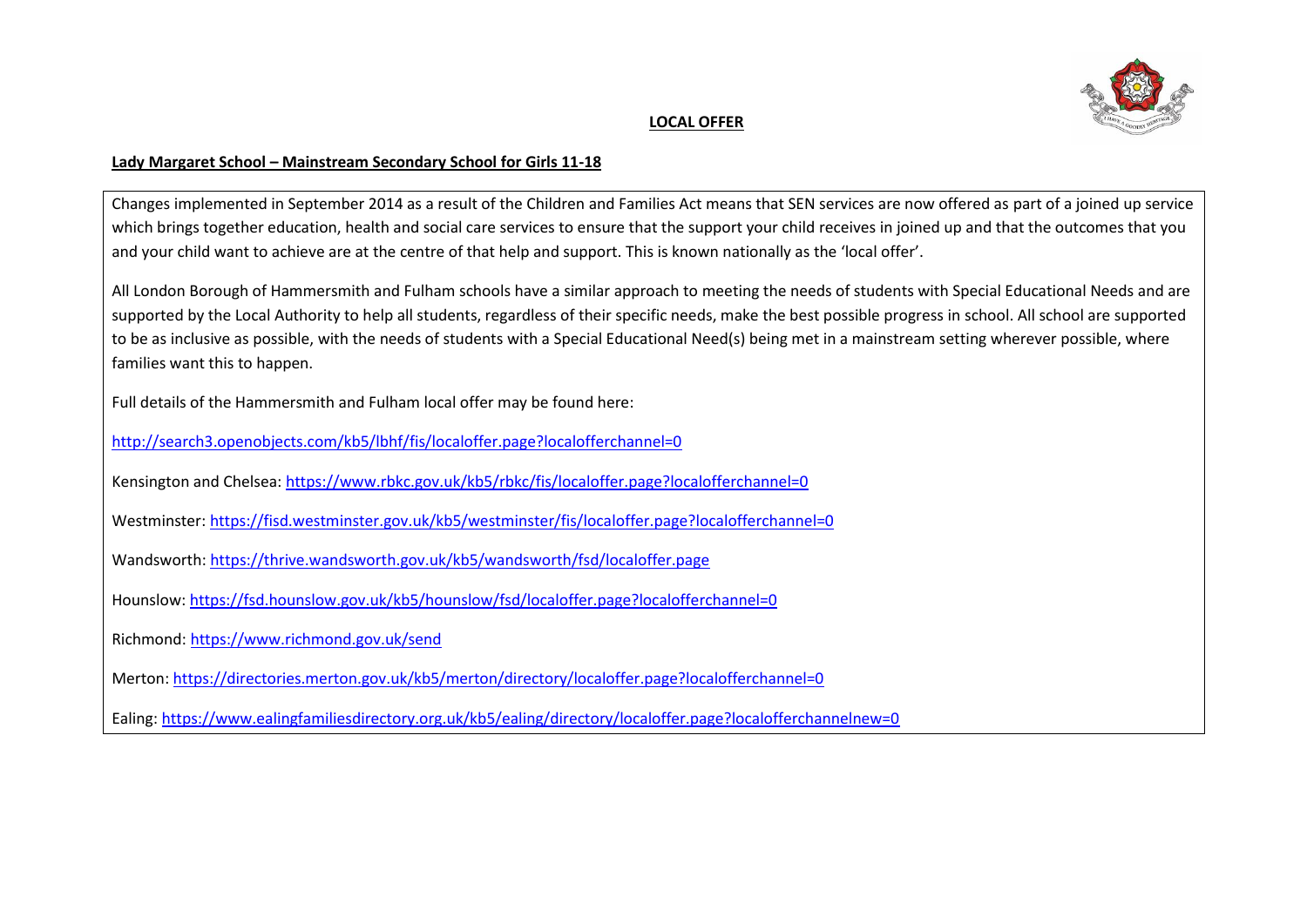

People who support students with special educational needs and / or disabilities, or difficulties with learning in our school

| School based information                                                                                                                                               | People                                                                                                                                                                                          | Summary of responsibilities                                                                                                                                                                                                                                                                                                                                                                                                                                                                                                                                                                                                                                                                                                                                                                                                                                                                                                                                                                                                                                                           |
|------------------------------------------------------------------------------------------------------------------------------------------------------------------------|-------------------------------------------------------------------------------------------------------------------------------------------------------------------------------------------------|---------------------------------------------------------------------------------------------------------------------------------------------------------------------------------------------------------------------------------------------------------------------------------------------------------------------------------------------------------------------------------------------------------------------------------------------------------------------------------------------------------------------------------------------------------------------------------------------------------------------------------------------------------------------------------------------------------------------------------------------------------------------------------------------------------------------------------------------------------------------------------------------------------------------------------------------------------------------------------------------------------------------------------------------------------------------------------------|
| Who are the best people to<br>talk to in this school about<br>my daughter's difficulties<br>with learning / Special<br>Educational Needs and / or<br>disabilities SEND | The Special Educational<br><b>Needs Co-Ordinator</b><br>(SENCO)<br>Headteacher-Ms<br>Elisabeth Stevenson<br>Learning Support<br>Assistants (for more<br>information about<br>specific students) | The SENCO is responsible for:<br>Coordinating all the support for students with special educational needs and / or<br>disabilities (SEND) and developing the schools SEND Policy to make sure all girls get a<br>consistent, high quality response to meeting their needs in school with the resources<br>available<br>• Ensuring that you are:<br>Involved in supporting your daughter's learning<br>٠<br>Kept informed about the support your daughter is getting<br>Part of planning ahead for them<br>Liaising with all the other people who will be coming in to help support your daughter's<br>learning e.g. Speech and Language Therapy, Educational Psychology, Dyslexia specialist<br>teacher<br>Updating the school's SEND register (a system for ensuring all the SEN needs of students<br>in this school are known and communicated regularly to staff)<br>To provide support for teachers and administrative staff in the school so they can help<br>$\bullet$<br>support your child (and other students with SEND in the school) achieve the best possible<br>progress |
|                                                                                                                                                                        | Head of Year                                                                                                                                                                                    | He / She is responsible for:<br>Checking on the progress of your daughter and liaising with the SEN team<br>about any special arrangements which may be required<br>Meeting with the SENCO to discuss the curriculum offer for your daughter                                                                                                                                                                                                                                                                                                                                                                                                                                                                                                                                                                                                                                                                                                                                                                                                                                          |
|                                                                                                                                                                        | Subject Teacher                                                                                                                                                                                 | For providing differentiated work where appropriate                                                                                                                                                                                                                                                                                                                                                                                                                                                                                                                                                                                                                                                                                                                                                                                                                                                                                                                                                                                                                                   |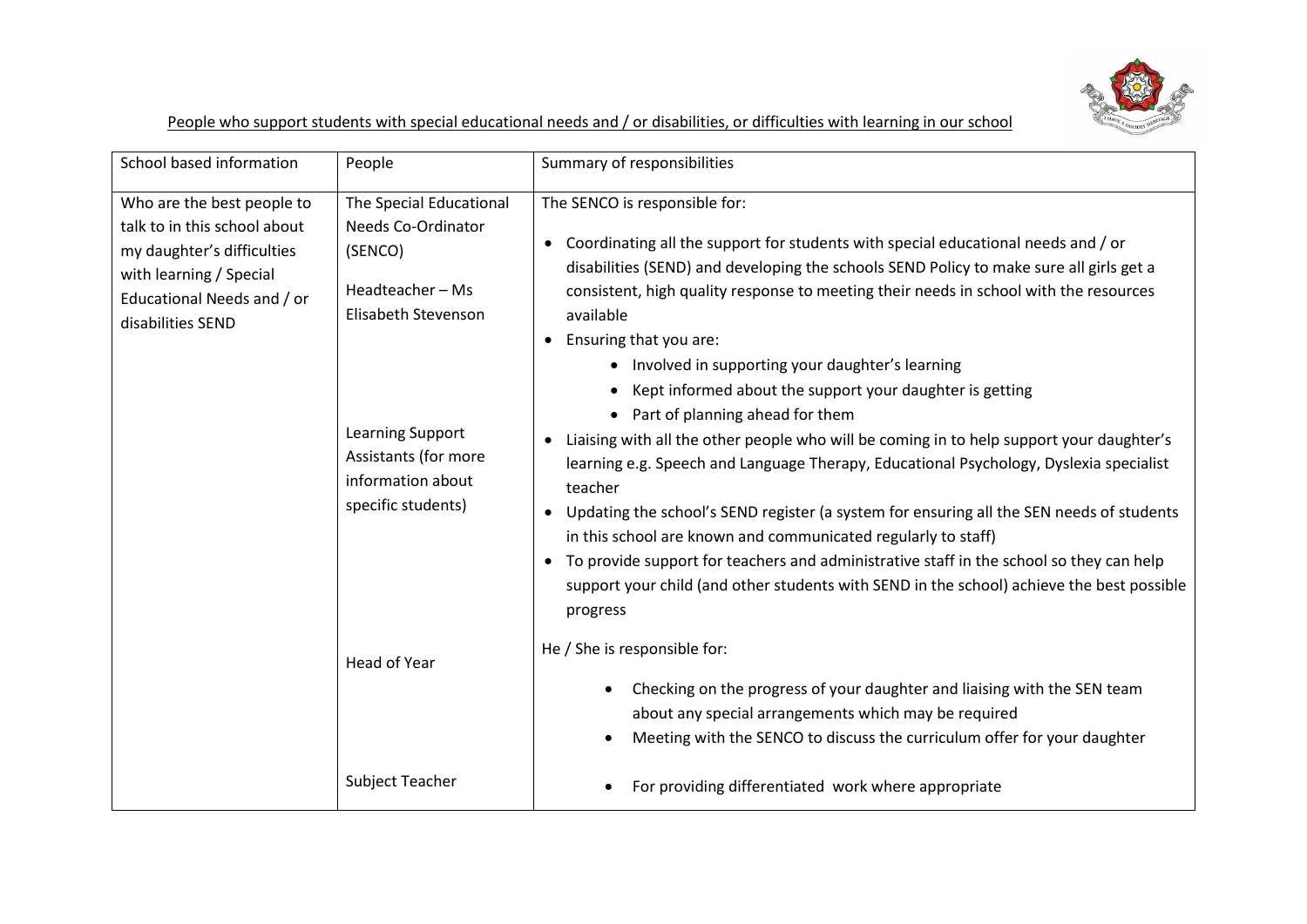

|                      | For liaising with Learning Support Assistants working with your daughter                                                         |
|----------------------|----------------------------------------------------------------------------------------------------------------------------------|
|                      | The SEN Governor is responsible for:                                                                                             |
| <b>SEN Governors</b> | Making sure the necessary support is made for any student who attends the<br>school who has SEND within the resources available. |

## How could my child get help in school?

Girls in school will get support which is specific to their individual needs. This may be all provided by the subject teacher or may involve:

- Support in small (coaching) groups and in curriculum support lessons
- Support from other staff in the school such as Learning Support Assistants, Mentors
- Staff who visit from outside agencies such as the Speech and Language Therapy (SALT) Service, Occupational Therapist, CAMHS.

|                                                                                                  | Types of support provided for<br>students at different stages of<br>the Code of Practice (the<br>document that schools use to<br>plan their SEN input) | What would this mean for your child?                                                                                                                                                                                                            | Who can get this kind of<br>support? |
|--------------------------------------------------------------------------------------------------|--------------------------------------------------------------------------------------------------------------------------------------------------------|-------------------------------------------------------------------------------------------------------------------------------------------------------------------------------------------------------------------------------------------------|--------------------------------------|
| What are the<br>different types of<br>support available<br>for girls with SEN in<br>this school? | Subject teacher input via good /<br>outstanding classroom<br>teaching.                                                                                 | Ensuring that the teacher has the highest possible<br>expectations for your daughter and all students in their<br>class<br>Ensuring that all teaching is based on building on what<br>your daughter already knows, can do and can<br>understand | All girls receive this provision     |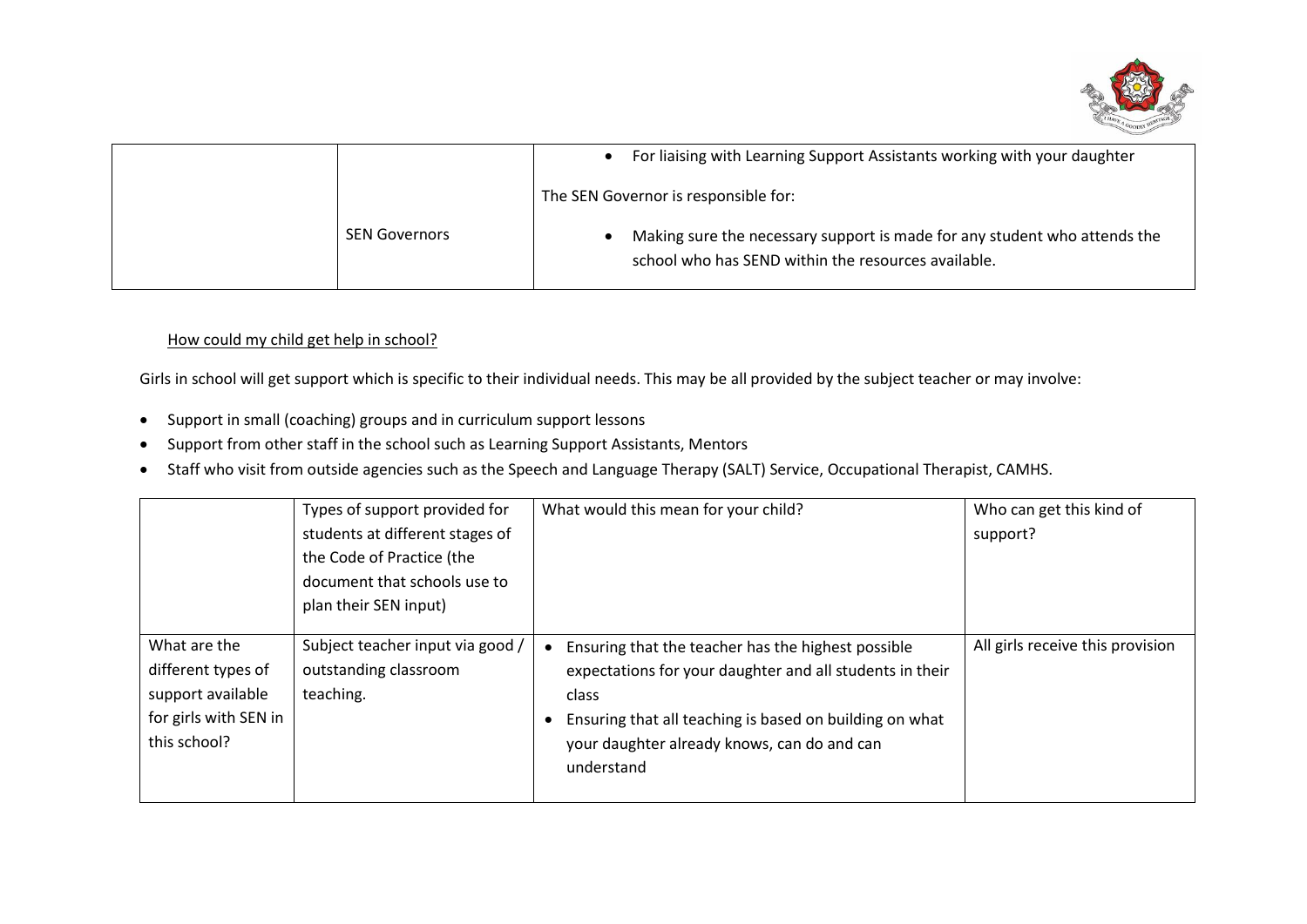

| Specific small group work. This<br>may be:<br>Run in the classroom or<br>outside<br>Run by a teacher,<br>Learning Support<br>Assistant or outside<br>professional who has<br>had training to run<br>these groups.<br>These are called coaching<br>groups and / or curriculum<br>support. | Putting in place different ways of teaching so that your<br>$\bullet$<br>daughter is fully involved in learning in class. This may<br>involve things like using more practical learning or pair<br>work<br>Putting in place specific strategies (which may be<br>suggested by the SEN team or outside staff) to support<br>your daughter to learn<br>Staff including the SEN Team, Pastoral Team and<br>$\bullet$<br>Curriculum Teams will have carefully checked on your<br>daughter's progress and will have decided that your<br>daughter has a gap in her understanding / learning or<br>social development and needs some extra support to<br>close the gap.<br>Curriculum or SEN Teams will plan group sessions for<br>$\bullet$<br>your daughter with targets to help her make more<br>progress<br>Homework club to support your daughter in completing<br>homework<br>A Learning Support Assistant / teacher or outside<br>professional (like a Speech and Language Therapist) will<br>run these small group sessions. All Learning Support<br>Assistants will have received training and guidance from<br>outside professionals such as SALT, CAMHS, and ASD<br>Outreach. | Any girl who has specific gaps<br>in her understanding of a<br>subject / area of learning or<br>social development.<br>Girls may receive these<br>interventions regardless if<br>their stage on the SEN Code of<br>Practice.<br>Girls with specific barriers to<br>learning that cannot be<br>overcome through whole class<br>teaching and intervention<br>groups. |
|------------------------------------------------------------------------------------------------------------------------------------------------------------------------------------------------------------------------------------------------------------------------------------------|------------------------------------------------------------------------------------------------------------------------------------------------------------------------------------------------------------------------------------------------------------------------------------------------------------------------------------------------------------------------------------------------------------------------------------------------------------------------------------------------------------------------------------------------------------------------------------------------------------------------------------------------------------------------------------------------------------------------------------------------------------------------------------------------------------------------------------------------------------------------------------------------------------------------------------------------------------------------------------------------------------------------------------------------------------------------------------------------------------------------------------------------------------------------------------|--------------------------------------------------------------------------------------------------------------------------------------------------------------------------------------------------------------------------------------------------------------------------------------------------------------------------------------------------------------------|
| Additional time in examinations<br>(year 8 – 13)                                                                                                                                                                                                                                         | During KS3 students can request extra time on end of unit<br>tests as necessary. Even with an EP report, students are<br>not formally awarded extra time, therefore they will not be                                                                                                                                                                                                                                                                                                                                                                                                                                                                                                                                                                                                                                                                                                                                                                                                                                                                                                                                                                                               |                                                                                                                                                                                                                                                                                                                                                                    |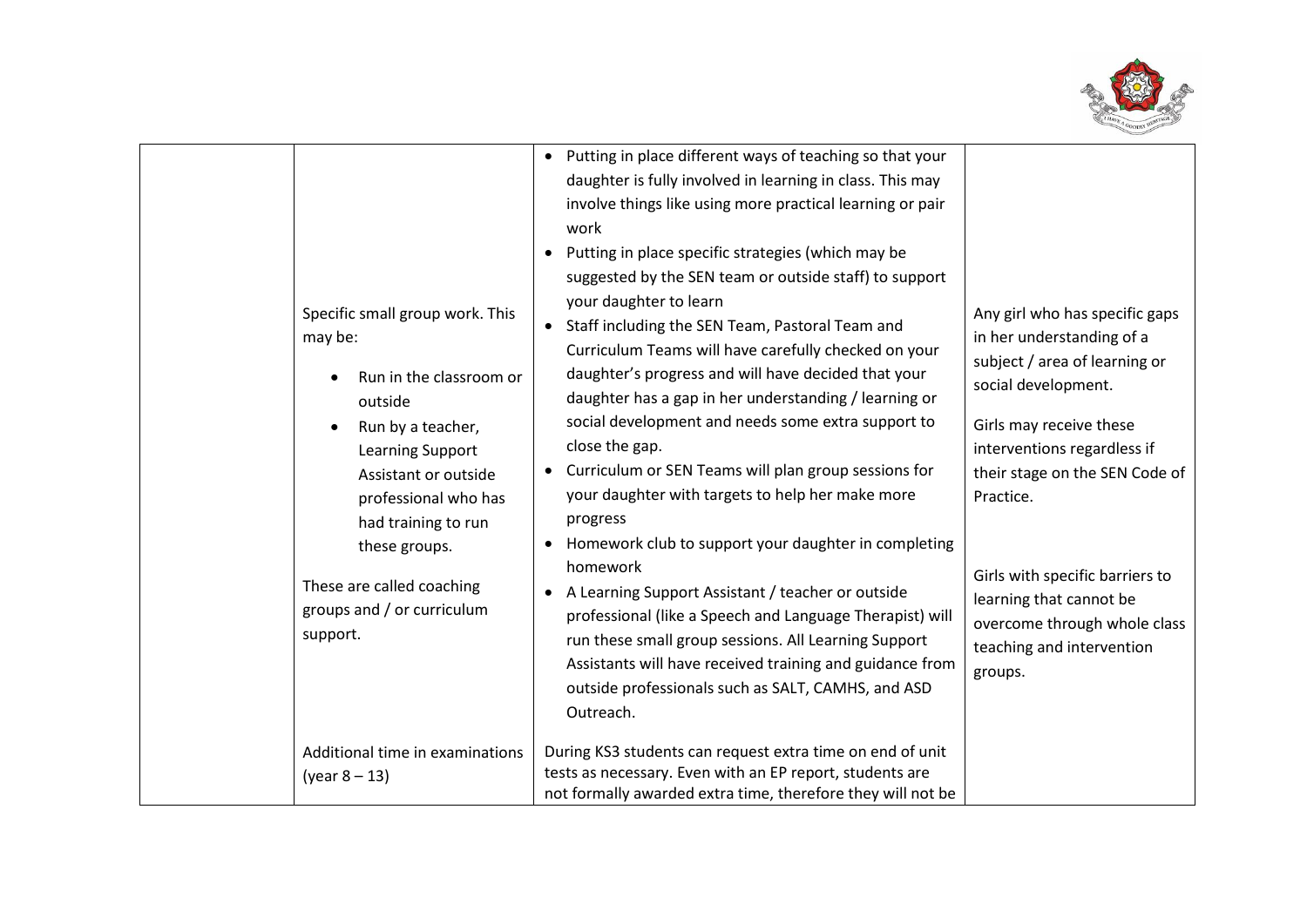

| Specialist monitoring and<br>assessment by outside agencies<br>e.g. Speech and Language<br>Therapy<br>Where the school is unable to<br>meet your daughters' needs a<br>referral will be made to the | awarded during end of year exams. Students with an EHCP<br>will receive support as required.<br>During Year 10 and 12, students identified by staff will be<br>assessed on site by an exams assessor, once tested access<br>arrangements will be applied for following JCQ guidelines.<br>NB: Private EP reports do not guarantee extra time.<br>Your daughter will have been identified by the subject<br>teacher / SENCO (or you will have raised concerns) as |  |
|-----------------------------------------------------------------------------------------------------------------------------------------------------------------------------------------------------|------------------------------------------------------------------------------------------------------------------------------------------------------------------------------------------------------------------------------------------------------------------------------------------------------------------------------------------------------------------------------------------------------------------------------------------------------------------|--|
| Access arrangements for GCSE<br>and A Level examinations<br>Assessment Panel Stage of the<br>SEN Code of Practice: School                                                                           | needing more specialist input instead of or in addition to<br>class teaching and intervention groups.<br>The panel may recommend additional resources.                                                                                                                                                                                                                                                                                                           |  |
| Action Plus, which means they<br>have been identified by the<br>class teacher / SENCO as<br>needing some extra specialist                                                                           | The panel may recommend a placement at a special school<br>or other institution.<br>• You will be asked to give your permission for the school                                                                                                                                                                                                                                                                                                                   |  |
| support in school from a<br>professional outside the school.<br>This may be from:                                                                                                                   | to refer your daughter to an outside professional e.g. a<br>Speech and Language Therapist. This will help the<br>school and yourself understand your daughter's<br>particular needs better and be able to support them                                                                                                                                                                                                                                           |  |
| Local Authority central<br>$\bullet$<br>services<br>• Outside agencies such as<br>the Speech and Language<br>Therapy (SALT) service or<br>CAMHS.                                                    | better in school.<br>The outside professional will work with your daughter<br>to understand her needs and make recommendations<br>which may include:<br>Making changes to the way your daughter is<br>$\circ$<br>supported in class e.g. some individual support                                                                                                                                                                                                 |  |
|                                                                                                                                                                                                     |                                                                                                                                                                                                                                                                                                                                                                                                                                                                  |  |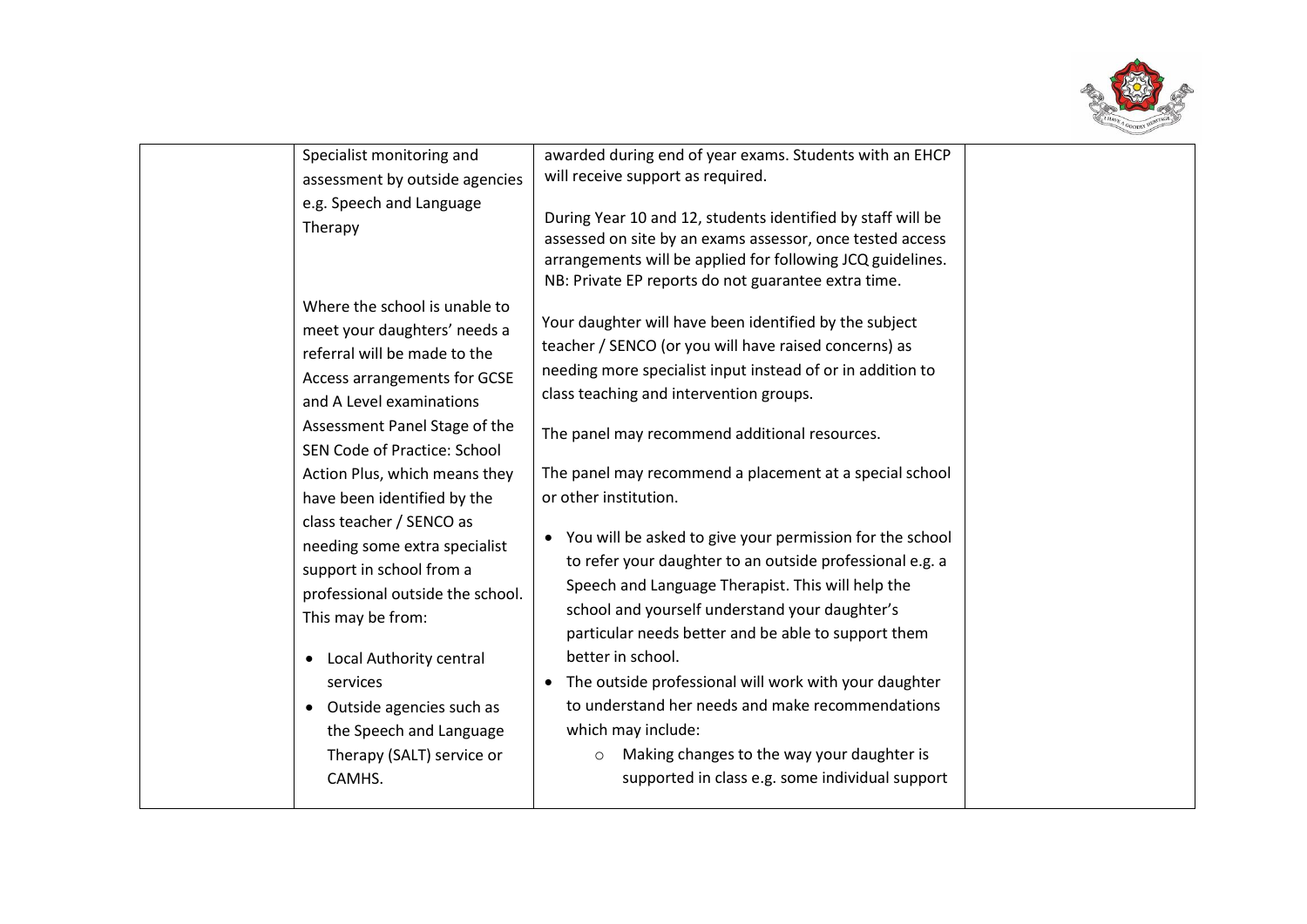

|                                                                                                                                                                                                                                                                                                                                                                                   | or changing some aspects of teaching to                                                                                                                                                                                                                                                                                                                                                                                                                                                                                                                                                                                                                                                                                                            |                                                                       |
|-----------------------------------------------------------------------------------------------------------------------------------------------------------------------------------------------------------------------------------------------------------------------------------------------------------------------------------------------------------------------------------|----------------------------------------------------------------------------------------------------------------------------------------------------------------------------------------------------------------------------------------------------------------------------------------------------------------------------------------------------------------------------------------------------------------------------------------------------------------------------------------------------------------------------------------------------------------------------------------------------------------------------------------------------------------------------------------------------------------------------------------------------|-----------------------------------------------------------------------|
|                                                                                                                                                                                                                                                                                                                                                                                   | support them better                                                                                                                                                                                                                                                                                                                                                                                                                                                                                                                                                                                                                                                                                                                                |                                                                       |
|                                                                                                                                                                                                                                                                                                                                                                                   | Support to set target which will include their<br>$\circ$                                                                                                                                                                                                                                                                                                                                                                                                                                                                                                                                                                                                                                                                                          |                                                                       |
|                                                                                                                                                                                                                                                                                                                                                                                   | specific expertise                                                                                                                                                                                                                                                                                                                                                                                                                                                                                                                                                                                                                                                                                                                                 |                                                                       |
|                                                                                                                                                                                                                                                                                                                                                                                   | A group run by staff under the guidance of the<br>$\circ$                                                                                                                                                                                                                                                                                                                                                                                                                                                                                                                                                                                                                                                                                          |                                                                       |
|                                                                                                                                                                                                                                                                                                                                                                                   | outside professional e.g. a social skills group                                                                                                                                                                                                                                                                                                                                                                                                                                                                                                                                                                                                                                                                                                    |                                                                       |
|                                                                                                                                                                                                                                                                                                                                                                                   | Group or individual work with outside<br>$\circ$                                                                                                                                                                                                                                                                                                                                                                                                                                                                                                                                                                                                                                                                                                   |                                                                       |
|                                                                                                                                                                                                                                                                                                                                                                                   | professional                                                                                                                                                                                                                                                                                                                                                                                                                                                                                                                                                                                                                                                                                                                                       |                                                                       |
| This is usually provided via an<br>Education, Health and Care<br>Plan (EHCP). This means your<br>daughter will have been<br>identified by the SENCO as<br>needing a particularly high level<br>of individual or small group<br>teaching, which cannot be<br>provided from the budget<br>available to the school.<br>Usually your daughter will also<br>need specialist support in | The school may suggest that your daughter needs<br>some individual support in school. They will tell you<br>how the support will be used and what strategies<br>will be put in place.<br>There will also be a recommendation for the activities to be<br>carried out at home to reinforce the learning from school,<br>e.g. reading aloud, spelling practice, times table practice.<br>After the school have sent in the request to the Local<br>$\bullet$<br>Authority (with a lot of information about your<br>daughter, including some from you), they will decide<br>whether they think your daughter's needs (as described<br>in the paperwork provided), do require a statutory<br>assessment. If this is the case they will ask you and all | Girls whose learning needs<br>are:<br>Severe, complex and<br>lifelong |
| school from a professional                                                                                                                                                                                                                                                                                                                                                        | professionals involved with your daughter to write a                                                                                                                                                                                                                                                                                                                                                                                                                                                                                                                                                                                                                                                                                               |                                                                       |
| outside the school. This may be                                                                                                                                                                                                                                                                                                                                                   | report outlining your daughter's needs. If they do not                                                                                                                                                                                                                                                                                                                                                                                                                                                                                                                                                                                                                                                                                             |                                                                       |
| from:                                                                                                                                                                                                                                                                                                                                                                             | think your daughter needs this, they will ask the school                                                                                                                                                                                                                                                                                                                                                                                                                                                                                                                                                                                                                                                                                           |                                                                       |
|                                                                                                                                                                                                                                                                                                                                                                                   | to continue with the support at School.                                                                                                                                                                                                                                                                                                                                                                                                                                                                                                                                                                                                                                                                                                            |                                                                       |
|                                                                                                                                                                                                                                                                                                                                                                                   |                                                                                                                                                                                                                                                                                                                                                                                                                                                                                                                                                                                                                                                                                                                                                    |                                                                       |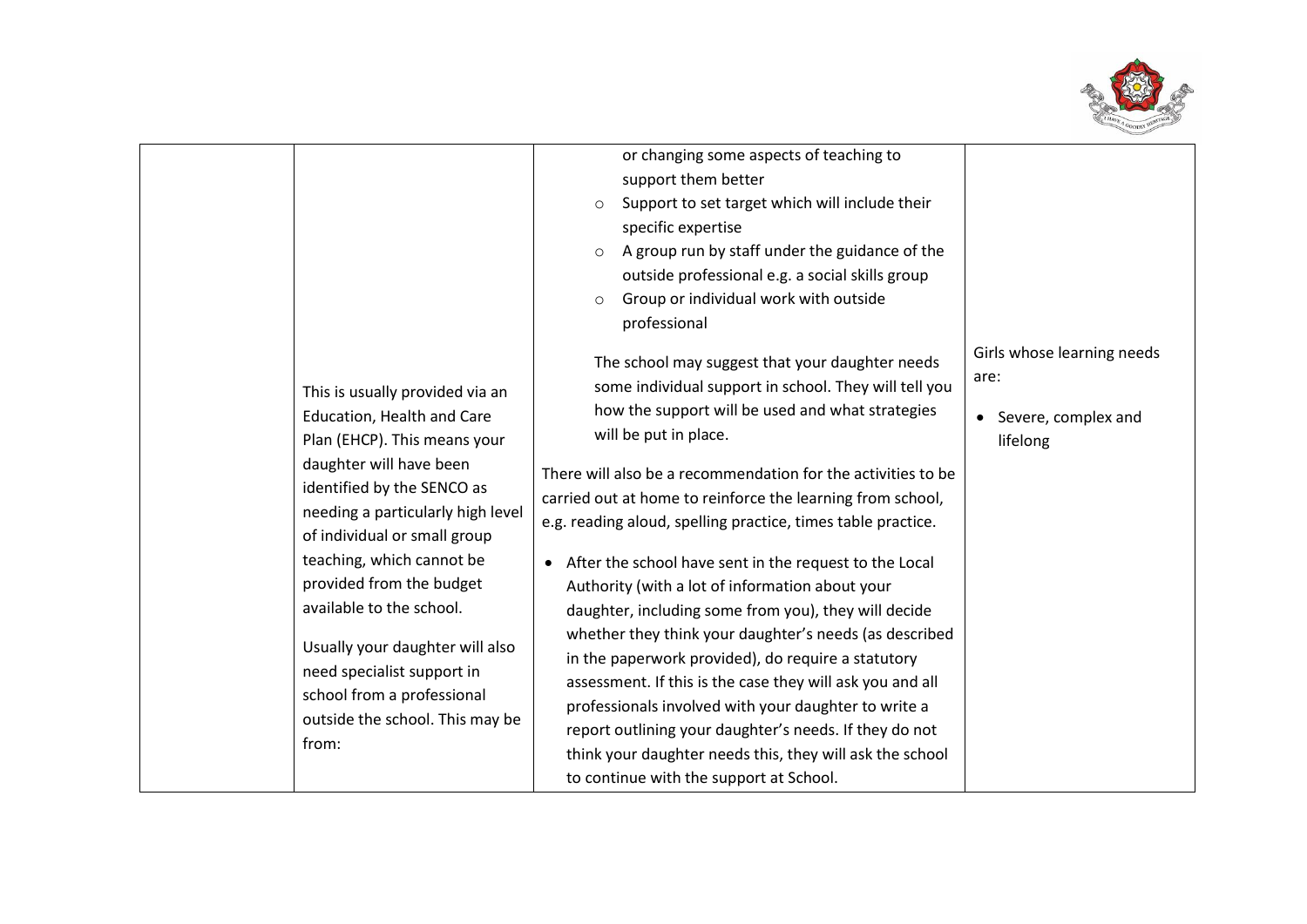

| Local Authority Central   | The EHC Plan will outline the number of hours of        |  |
|---------------------------|---------------------------------------------------------|--|
| <b>Services</b>           | individual / small group support your daughter will     |  |
| Outside agencies such as  | receive from the LA and how the support should be       |  |
| Speech and Language       | used and what strategies must be put in place. It will  |  |
| Therapy Service (SALT) or | also have long and short term goals for your daughter.  |  |
| <b>CAMHS</b>              | A Learning Support Assistant will support your daughter |  |
|                           | with whole class learning, individual programmes /      |  |
|                           | small groups                                            |  |
|                           |                                                         |  |

| How can I let the school | If you have concerns about your daughter's progress you should contact your daughter's Head of Year either via a       |
|--------------------------|------------------------------------------------------------------------------------------------------------------------|
| know I am concerned      | phone call or letter or email. Email is preferable because it ensures there is a written record of your correspondence |
| about my daughter's      | and staff are often not in their offices during the day to take telephone calls.                                       |
| progress in school?      | If you are still not happy you should contact the SENCO.                                                               |
|                          |                                                                                                                        |

| How will the school let | When a teacher or a parent has raised concerns about a girl's progress, and targeted teaching has not met the girls'<br>$\bullet$ |  |  |
|-------------------------|-----------------------------------------------------------------------------------------------------------------------------------|--|--|
| me know if they have    | needs, the teacher will raise this with their Head of Department. The Head of Department and/or teacher may then                  |  |  |
| any concerns about my   | discuss this with the SENCO.                                                                                                      |  |  |
| daughter's learning in  | If your daughter is then identified as not making progress the school will contact you to discuss this in more detail:            |  |  |
| school?                 | To listen to any concerns you may have                                                                                            |  |  |
|                         | To plan any additional support your daughter will receive                                                                         |  |  |
|                         | To discuss with you any referrals to outside professionals to support your daughter's learning.<br>$\circ$                        |  |  |
|                         |                                                                                                                                   |  |  |
| How is extra support    | The school budget includes some money for supporting girls with SEN.<br>$\bullet$                                                 |  |  |
| allocated to girls and  | The Headteacher decides on the budget for Special Educational Needs in consultation with the school governors, on<br>$\bullet$    |  |  |
| how do they move        | the basis of the needs in the school and the funding available.                                                                   |  |  |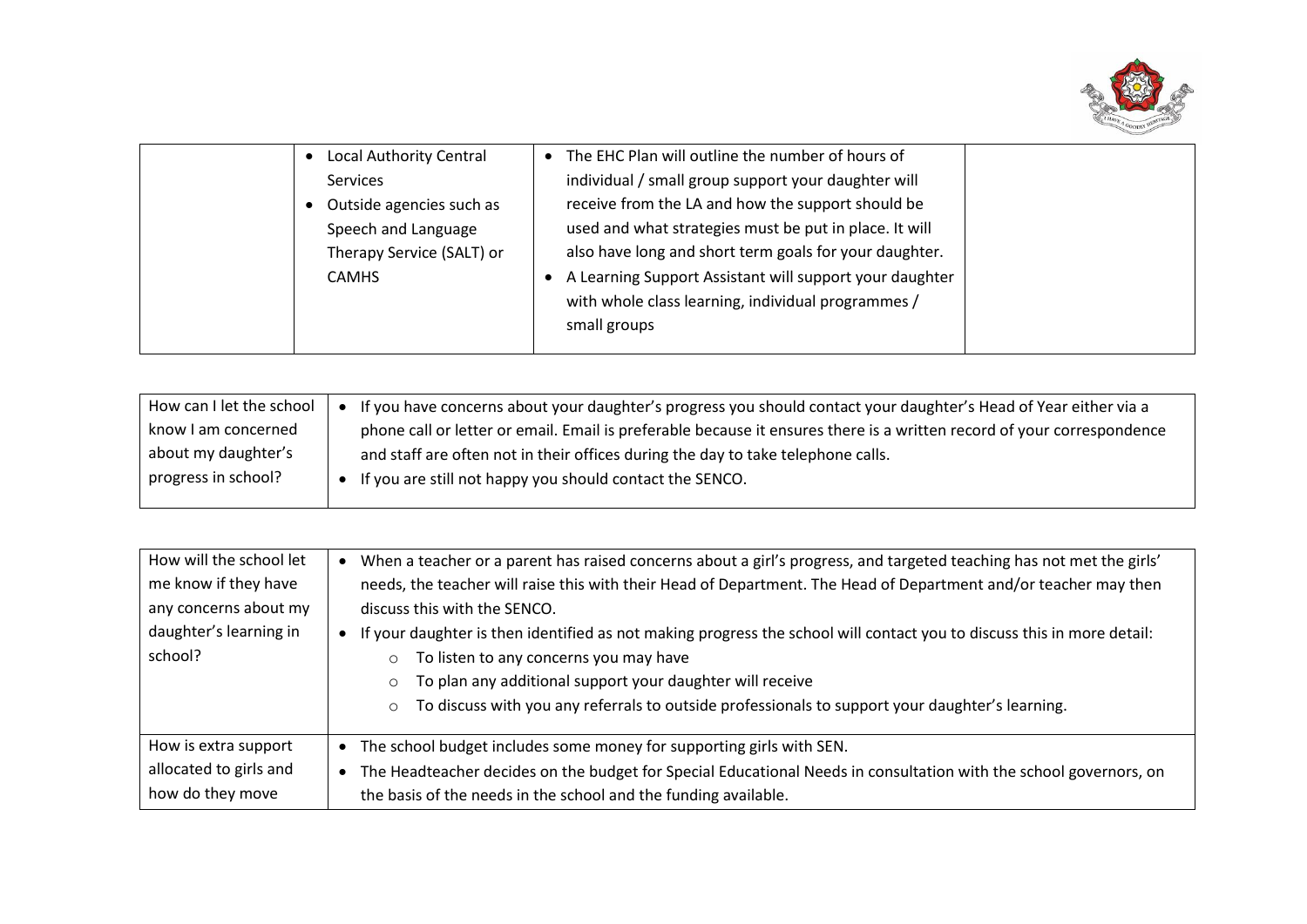

| between the different<br>levels?                                                                              | • The Deputy Headteacher and the SENCO discuss all the information they have about SEN in the school, including:<br>The girls getting extra support already<br>$\circ$                                                                                                                                                                                                                                                                                                                                                                                                                                                                                                                                                                                                                                                            |
|---------------------------------------------------------------------------------------------------------------|-----------------------------------------------------------------------------------------------------------------------------------------------------------------------------------------------------------------------------------------------------------------------------------------------------------------------------------------------------------------------------------------------------------------------------------------------------------------------------------------------------------------------------------------------------------------------------------------------------------------------------------------------------------------------------------------------------------------------------------------------------------------------------------------------------------------------------------|
|                                                                                                               | The girls needing extra support<br>$\circ$<br>The girls who have been identified as not making as much progress as expected, and decide what resources /<br>$\circ$<br>training and support is needed.                                                                                                                                                                                                                                                                                                                                                                                                                                                                                                                                                                                                                            |
|                                                                                                               | All resources / training and support are reviewed annually and changes made as appropriate.                                                                                                                                                                                                                                                                                                                                                                                                                                                                                                                                                                                                                                                                                                                                       |
| How are the teachers in<br>school helped to work<br>with girls with SEN and<br>what training do they<br>have? | • The SEN Team (SENCO and LSAs) support the subject teachers in planning for girls with SEN through the writing of the<br>Individual Education Plans which details the girls' needs, recommended strategies and set targets. The subject<br>teachers may request further guidance from the SEN Team.<br>• The school provides training for all staff to improve the teaching and learning of girls including those with SEND. This<br>includes whole school training on SEN issues such as ASD and Dyslexia delivered by the SENCO, Deputy Headteacher,<br>Learning Support Assistants and outside agencies.<br>Individual teachers and support staff attend training courses run by outside agencies that are relevant to the needs of<br>$\bullet$<br>specific girls in their class e.g. from the school nurse, SALT and CAMHS. |
|                                                                                                               |                                                                                                                                                                                                                                                                                                                                                                                                                                                                                                                                                                                                                                                                                                                                                                                                                                   |
| How will the teaching<br>be adapted for my child<br>with learning needs                                       | • Subject teachers plan lessons according to the specific needs of all groups of girls in their class<br>• Specially trained support staff can support the teachers planning to support the needs of your daughter where<br>necessary                                                                                                                                                                                                                                                                                                                                                                                                                                                                                                                                                                                             |
| (SEND)?                                                                                                       | Specific resources and strategies will be used to support your daughter individually and in groups<br>$\bullet$                                                                                                                                                                                                                                                                                                                                                                                                                                                                                                                                                                                                                                                                                                                   |
|                                                                                                               | Planning and teaching will be adapted regularly if needed to meet your daughter's learning needs                                                                                                                                                                                                                                                                                                                                                                                                                                                                                                                                                                                                                                                                                                                                  |
|                                                                                                               | In addition your daughter may be taught in smaller groups and/or receive curriculum support lessons                                                                                                                                                                                                                                                                                                                                                                                                                                                                                                                                                                                                                                                                                                                               |
| How will we measure                                                                                           | • Your daughter's progress is continually monitored.                                                                                                                                                                                                                                                                                                                                                                                                                                                                                                                                                                                                                                                                                                                                                                              |
| the progress of your<br>daughter in school?                                                                   | • Her progress is reviewed through Attitude to Learning scores and priorities for progress for each subject.                                                                                                                                                                                                                                                                                                                                                                                                                                                                                                                                                                                                                                                                                                                      |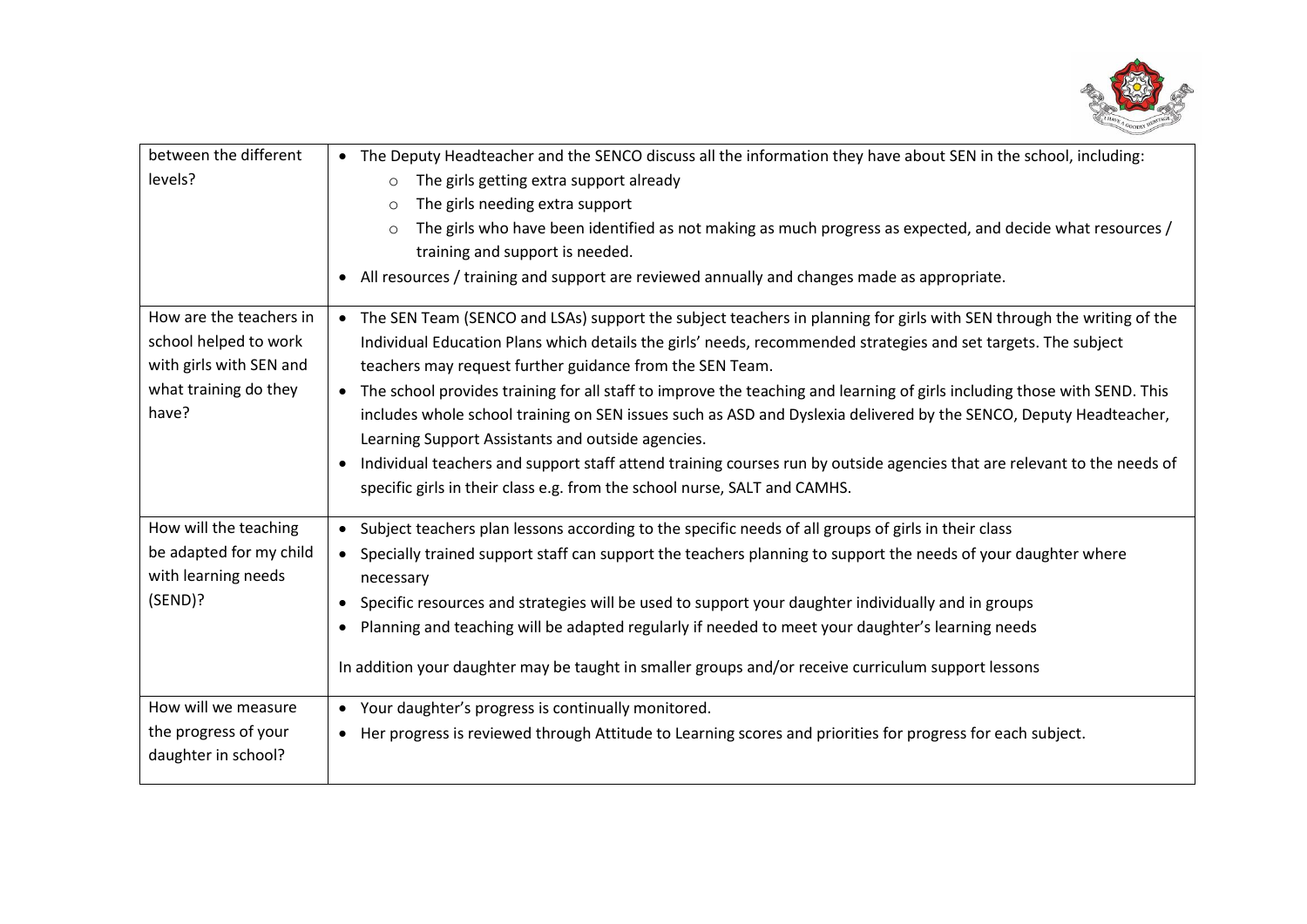

|                                                                       | • If your daughter is in Year 7 and above, but is not yet at National Curriculum levels, a more sensitive assessment tool is<br>used which shows their level in more detail and will also show small but significant steps of progress. The levels are<br>called 'P levels'.<br>• At the end of each school year all girls are formally assessed.<br>• The progress of girls with a statement of SEN / EHC Plan is formally reviewed at an Annual Review with all adults<br>involved with the girl's education, the student and parent(s) / carer(s).<br>The SENCO will also review progress of students with SEN to inform training needs.                                                                                                                                                                                                                                                                                                                                                                                                                                                                                                                                                                                                                                             |
|-----------------------------------------------------------------------|-----------------------------------------------------------------------------------------------------------------------------------------------------------------------------------------------------------------------------------------------------------------------------------------------------------------------------------------------------------------------------------------------------------------------------------------------------------------------------------------------------------------------------------------------------------------------------------------------------------------------------------------------------------------------------------------------------------------------------------------------------------------------------------------------------------------------------------------------------------------------------------------------------------------------------------------------------------------------------------------------------------------------------------------------------------------------------------------------------------------------------------------------------------------------------------------------------------------------------------------------------------------------------------------|
| What support do we<br>have for you as a parent<br>of a girl with SEN? | • The Head of Year 7 or the SENCO meets staff at the Primary School during the Summer Term to ensure that<br>information is shared between schools. All Year 6 students are visited by a member of LMS staff at their Primary<br>School where additional information is gathered.                                                                                                                                                                                                                                                                                                                                                                                                                                                                                                                                                                                                                                                                                                                                                                                                                                                                                                                                                                                                       |
|                                                                       | Prior to your daughter joining LMS, the SENCO or Deputy Headteacher is available to meet with you to discuss your<br>$\bullet$<br>daughter's needs and any concerns you may have. This will happen in the Summer Term of Year 6.<br>• We would like you to communicate any concerns or information you have about daughter's special education or<br>medical needs to your daughter's Head of Year and SENCO. This is to ensure that we are doing similar things to<br>support your daughter both at home and at school and can share what is working well in both places.<br>• The SENCO is available to meet with you to discuss your daughter's special needs or any concerns you may have<br>throughout your daughter's time at LMS.<br>All information from outside professionals will be discussed with you, with the professionals involved directly, or<br>$\bullet$<br>where this is not possible, in a report from them.<br>Homework will be adjusted as needed to your daughter's individual needs.<br>$\bullet$<br>Every child has a daybook which is used to support communication between home and school.<br>All girls are expected to complete homework. They can be supported in doing this by going to Homework Club which<br>runs Monday - Thursday 3.30pm - 4.30pm. |
| How will we support                                                   | We recognise that 'moving on' can be difficult for a girl with SEN and take steps to ensure that any transition is as smooth                                                                                                                                                                                                                                                                                                                                                                                                                                                                                                                                                                                                                                                                                                                                                                                                                                                                                                                                                                                                                                                                                                                                                            |
| your daughter when she<br>is leaving this school? Or                  | as possible.                                                                                                                                                                                                                                                                                                                                                                                                                                                                                                                                                                                                                                                                                                                                                                                                                                                                                                                                                                                                                                                                                                                                                                                                                                                                            |